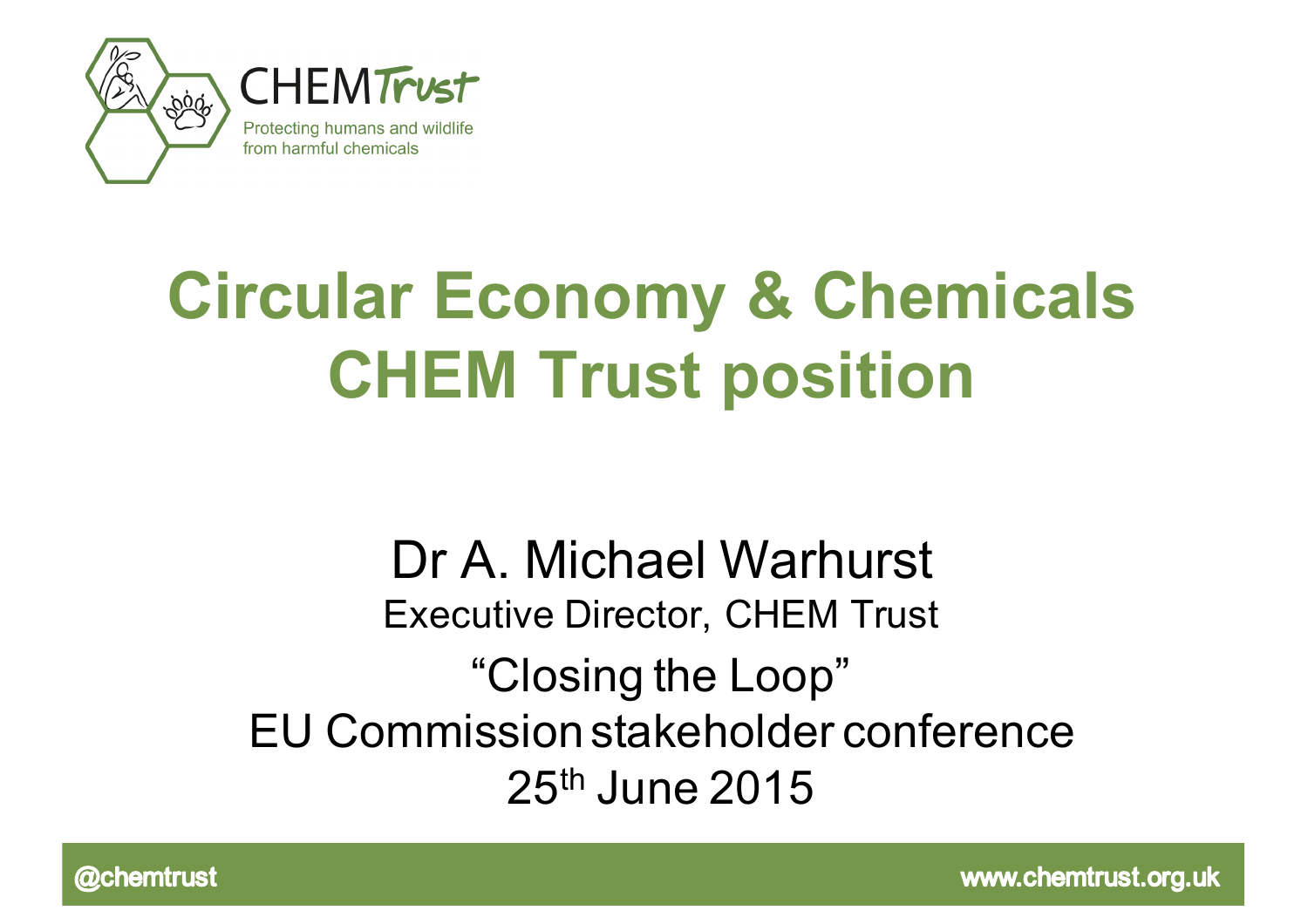



## **About CHEM Trust**

- A charity working at UK, EU & Global levels to protect humans & wildlife from harmful chemicals
- Working with scientists, technical processes and decision makers, in partnership with other civil society groups
- Focus on identification of, and action on, endocrine disrupting chemicals
- See our blog & twitter for more: www.chemtrust.org.uk

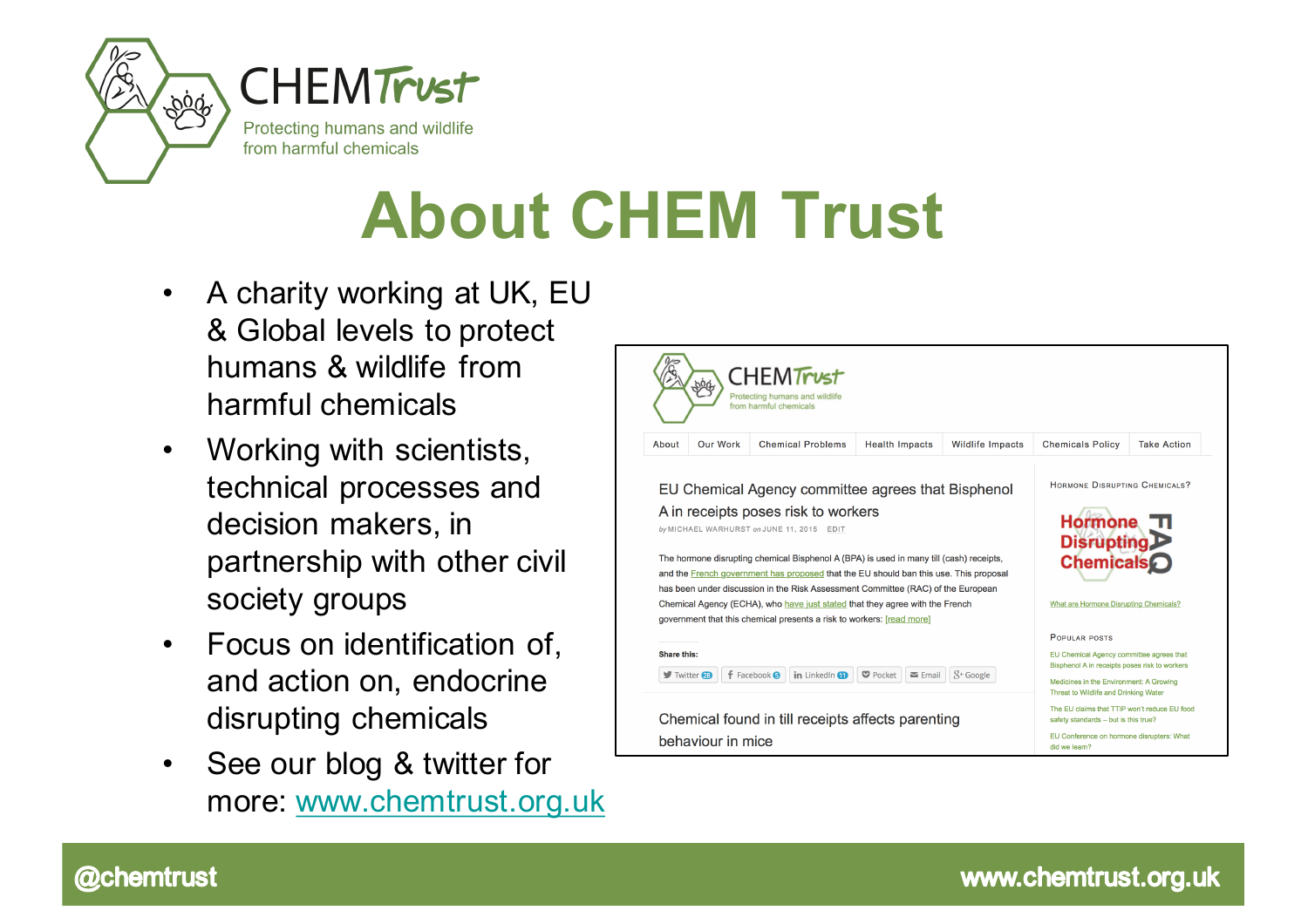

# **Chemicals: Closing the loop**

- 1. In assessing safety of chemical use in a product, assume 100% recycling, i.e. a fully circular economy
	- also make conservative assumptions on potential use of recycled materials (e.g. in food packaging)
- 2. Chemical assessment should be rapid & future-focussed
	- Need faster assessment, restriction, authorisation processes
	- Companies must avoid moving from one problem chemical to another in a group; e.g. use ChemSec SIN list and SINmilarity tool
		- Chemicals get more toxic, new exposures emerge, we are always dealing with 'currently estimated toxicity'; see EEA's "Late Lessons from Early Warnings" [6]
- 3. Better availability of information on hazardous chemicals in all articles, and labelling *if* any hazardous materials are permitted to re-enter the economy
- 4. Some materials should be removed from the loop: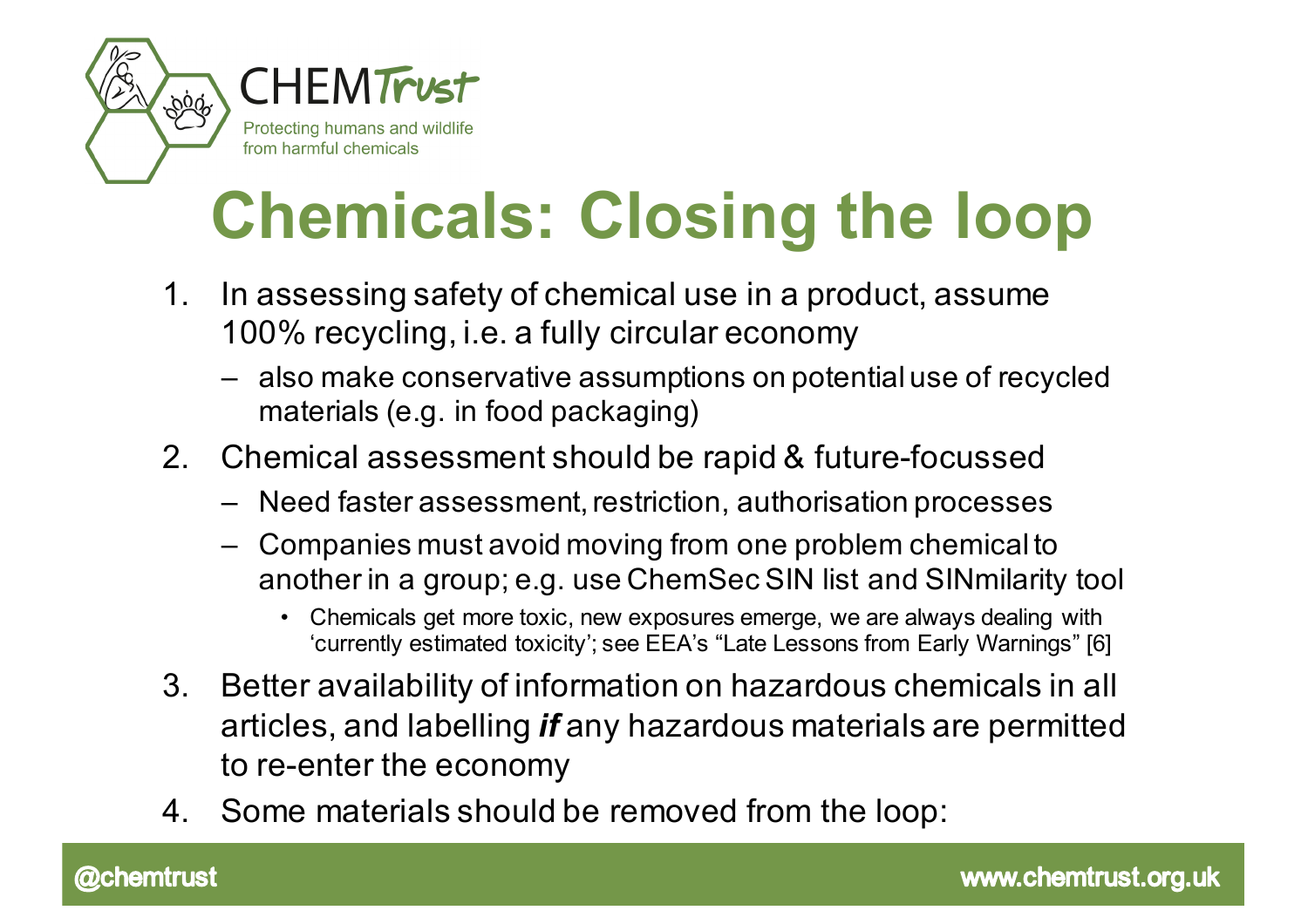



from harmful chemicals

**Don't recycle some materials**

- Three destinations for a waste containing hazardous chemicals:
	- (1) Landfill or (2) Incineration
	- (3) Our homes, workplace and living environment
- Shouldn't assume recycling always best option when waste contains hazardous chemicals
	- Balance value of resource vs concern re hazard, e.g. BPA in thermal paper
- Landfill shouldn't be dismissed
	- May be the safest place for a material containing hazardous chemicals
		- In case of plastics, analysis shows if not recyclable then landfill preferable to incineration for climate reasons, under typical Swedish/EU conditions (Eriksson & Finnveden, Energy & Environmental Science, 2009.) NB: Doesn't include carbon capture & storage role of landfill.
- Major risk of scandal, loss of confidence in recycled products
	- Once 'not waste', may end up anywhere e.g. plastic pipes being used as a toy in a kindergarten
	- Already bad examples out there, don't want to create a loss of confidence